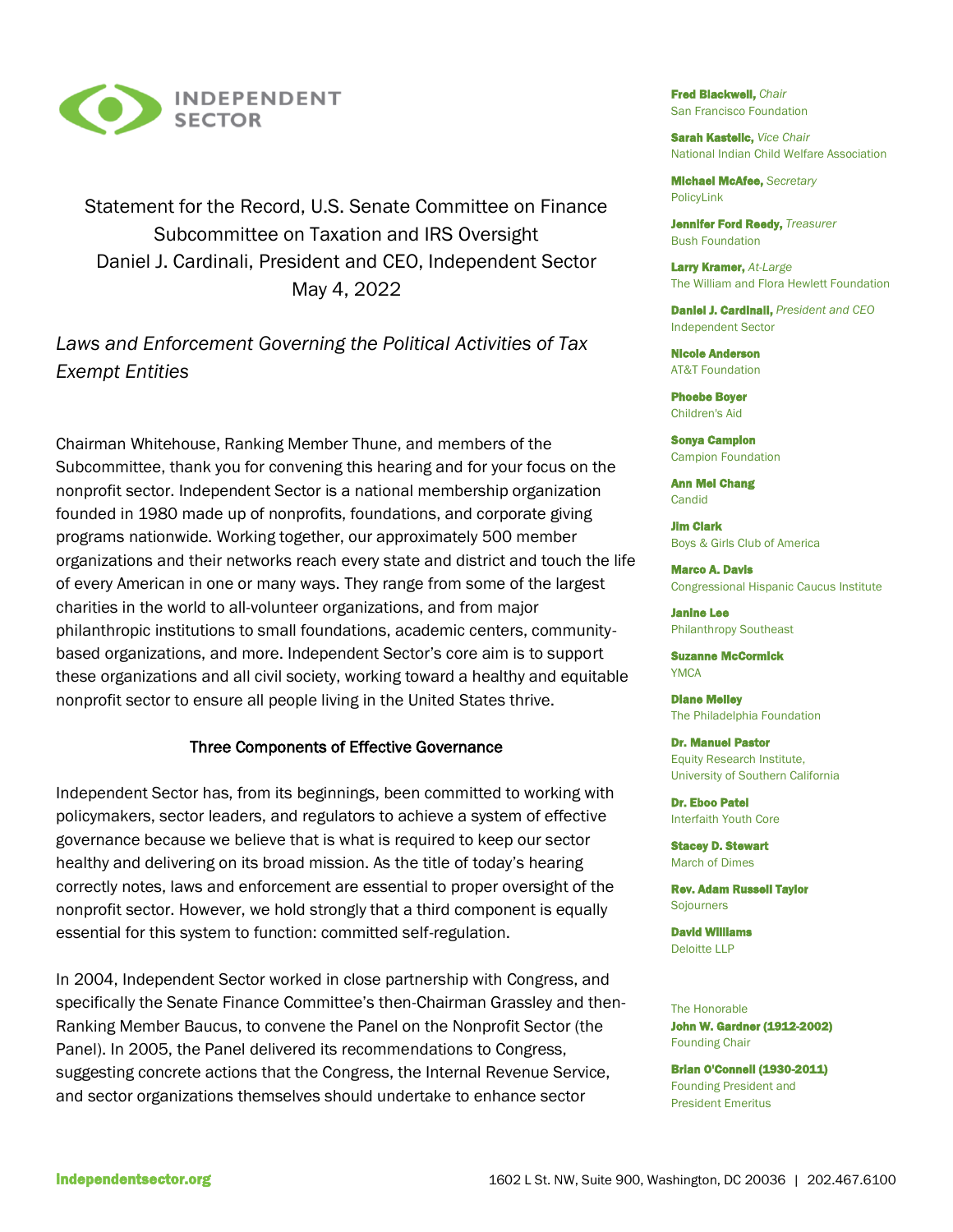oversight and governance. Many of those recommendations were enacted into law through the Pension Protection Act of 2006 and, in 2007, the Panel released *Principles for Good Governance and Ethical Practice* to help nonprofits self-regulate at even higher standards of public transparency and accountability than required by law.<sup>1</sup> These principles were later updated in 2015 and remain deeply relevant today, as evidenced by their ranking as one of the most accessed resources on the Independent Sector website.

## Unclear Rules Provide the Worst of Both Worlds

According to the Internal Revenue Code, political activity is defined as directly or indirectly participating in, or intervening in, any political campaign on behalf of (or in opposition to) any candidate for elective public office. 501(c)(3) nonprofit organizations may perform limited lobbying, but are absolutely prohibited from participating in partisan political activity by the Johnson Amendment, a critical firewall that must be preserved for the integrity of both charities and our democratic system. 501(c)(4) nonprofit organizations are allowed to engage in unlimited lobbying and political activity within some parameters.

Unfortunately, there is widespread uncertainty in the nonprofit sector about what truly constitutes political activity. Nonprofit organizations need clearer, consistent definitions – like those proposed in the Bright Lines Project by a committee of nonpartisan nonprofit lawyers. Independent Sector is pleased to see some recognition of this problem, with bipartisan legislation recently introduced calling on the Government Accountability Office to consider opportunities to clarify what constitutes "political campaign intervention."<sup>2</sup> Until then, unclear rules will provide the worst of both worlds: cautious good actors may remain on the sidelines, while bad actors operate in gray areas.

Most nonprofits, but particularly small community organizations, do not have dedicated policy staff with deep knowledge about nonpartisan advocacy rules during election years. When they are faced with uncertainty around whether an activity is allowed, they may not have the resources or connections to figure out the right path forward. Instead, they opt out of the policy process, silencing frontline experts often in charge of implementing critical services on behalf of government and the communities nonprofits represent. Amidst crises and uncertainty in 2020, Independent Sector heard from even large nonprofits with highly professional policy teams that were not speaking up about certain policy proposals that impacted their operations, because they did not want to enter a political activity gray area.

When nonprofits step aside from their appropriate role in nonpartisan civic engagement, they miss vital opportunities to advance their own missions, and American democracy suffers as well. According to a recent study, voters who were contacted by a nonprofit organization were 11% more likely to vote.<sup>3</sup> This impact is even stronger for lower propensity voters.

On the other hand, the legal gray areas around nonprofit political activity embolden bad actors to exploit the hardearned trust of nonprofits for private or partisan benefit. More specifically, private interests use nonprofits

<sup>1</sup> Accessible at [independentsector.org/programs/principles-for-good-governance-and-ethical-practice/](https://independentsector.org/programs/principles-for-good-governance-and-ethical-practice/)

<sup>2</sup> H.R. 7587, Nonprofit Sector Strength and Partnership Act, section 10

<sup>3</sup> *Engaging New Voters*, Nonprofit Vote, 2021.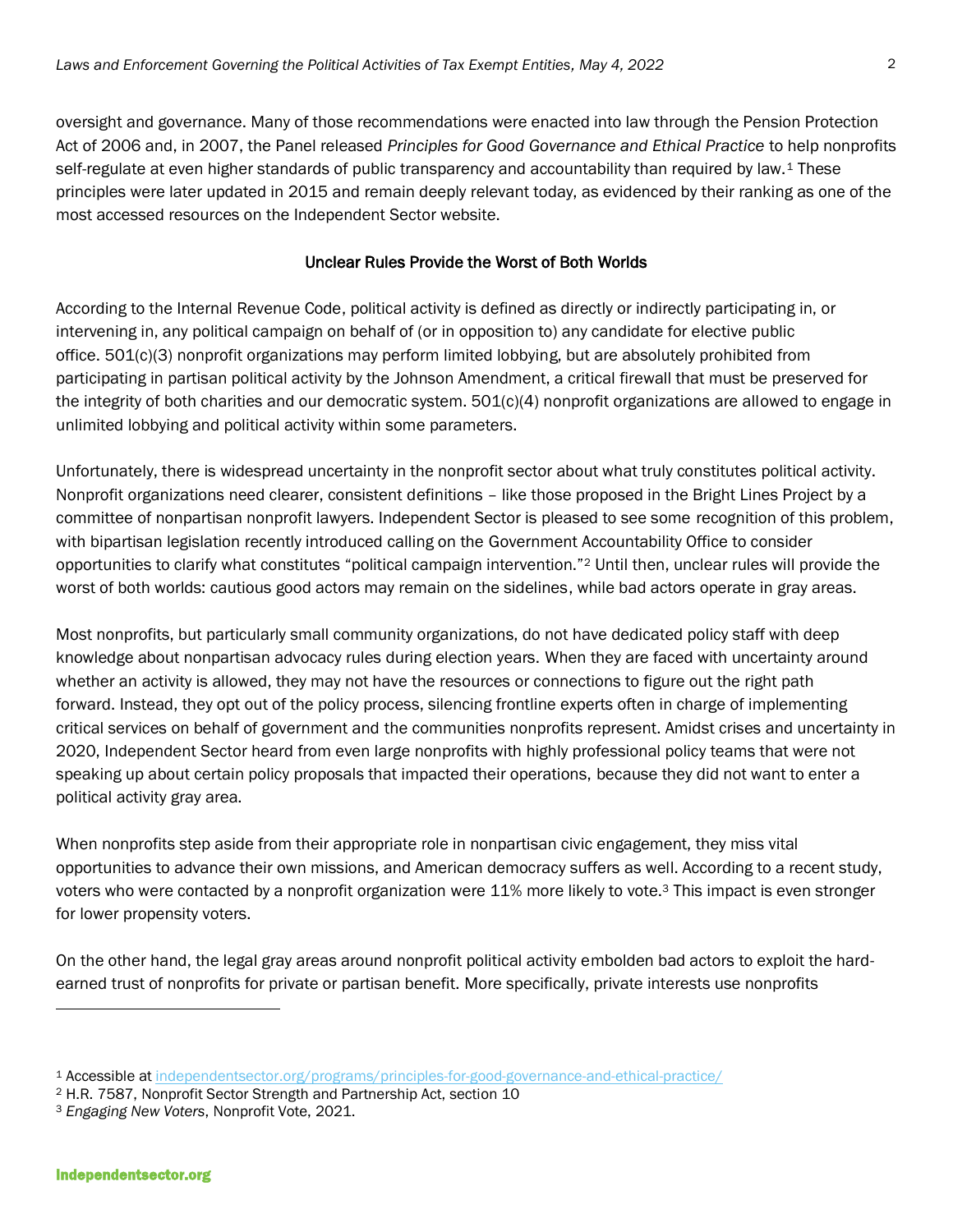designated with special benefits, like donor privacy, to deceive the public and avoid regulation. As a result, the public could come to see more nonprofits as extensions of private or partisan agendas.

### Trust: A Critical Nonprofit Asset

Public perception of nonprofit trustworthiness is the currency that drives the nonprofit sector. According to research conducted by Independent Sector in partnership with Edelman Intelligence, nonprofits are among the most trusted organizations in their communities, but they are not rated as highly as they were in 2020, despite increased visibility for the work they are doing.<sup>4</sup>

Trust plays a critical role in the extent individuals choose to donate, volunteer, or advocate with nonprofits. Individuals reporting low trust in nonprofits and philanthropy cite scandals, abuse, and perceived partisan motives as reasons for their skepticism. Conversely, individuals reporting high trust in the sector note their trust is built, in part, upon a faith that government regulations ensure nonprofits are serving their communities.

#### The IRS Has Inadequate Capacity

In addition to hurting the work of nonprofits, the lack of clarity in these rules also overburdens and compromises the IRS. The widespread use of private letter rulings by nonprofits in this area requires time-consuming analysis and response from IRS staff. As such, clearer rules could free up additional staff capacity to be directed toward the Service's core mission.

The need for this additional capacity is clear. From 2000-2013, the number of  $501(c)(3)$  charitable organizations increased by more than 28 percent, while the number of full-time equivalent staff in the IRS Exempt Organizations Division (EO) increased by less than 6 percent. A 2020 Congressional Budget Office report<sup>5</sup> found IRS appropriations had fallen by 20% in inflation-adjusted dollars since 2010, resulting in the elimination of 22% of its staff. The amount of funding allocated to oversight had declined by about 30% since 2010. The agency is struggling to keep pace with an exponentially growing and rapidly changing nonprofit sector. Independent Sector has been disappointed by this long-term decline in IRS appropriations and applauds the recently enacted increase for Fiscal Year 2022.

In addition to its direct impact on nonprofit sector oversight, inadequate IRS capacity has incentivized other shortcuts with damaging consequences. When the IRS created a streamlined Form 1023-EZ, nonprofit leaders expressed concern that such a simplified application approval process may open the door to incorrect determinations or increased abuse. Unfortunately, the IRS' own Taxpayer Advocate has repeatedly concurred, finding that more than one-third of ineligible 1023-EZ applicants were approved in recent years. Independent Sector believes that this error rate is simply unacceptable and we applaud recently introduced bipartisan legislation<sup>6</sup> that would revoke form 1023-EZ and replace it after consultation with the nonprofit sector and other experts.

<sup>4</sup> *Trust in Civil Society*, Independent Sector, July 2021. Also forthcoming research May 2022.

<sup>5</sup> *Trends in the Internal Revenue Service's Funding and Enforcement*, CBO, July 2020.

<sup>6</sup> H.R. 7587, Nonprofit Sector Strength and Partnership Act, section 9